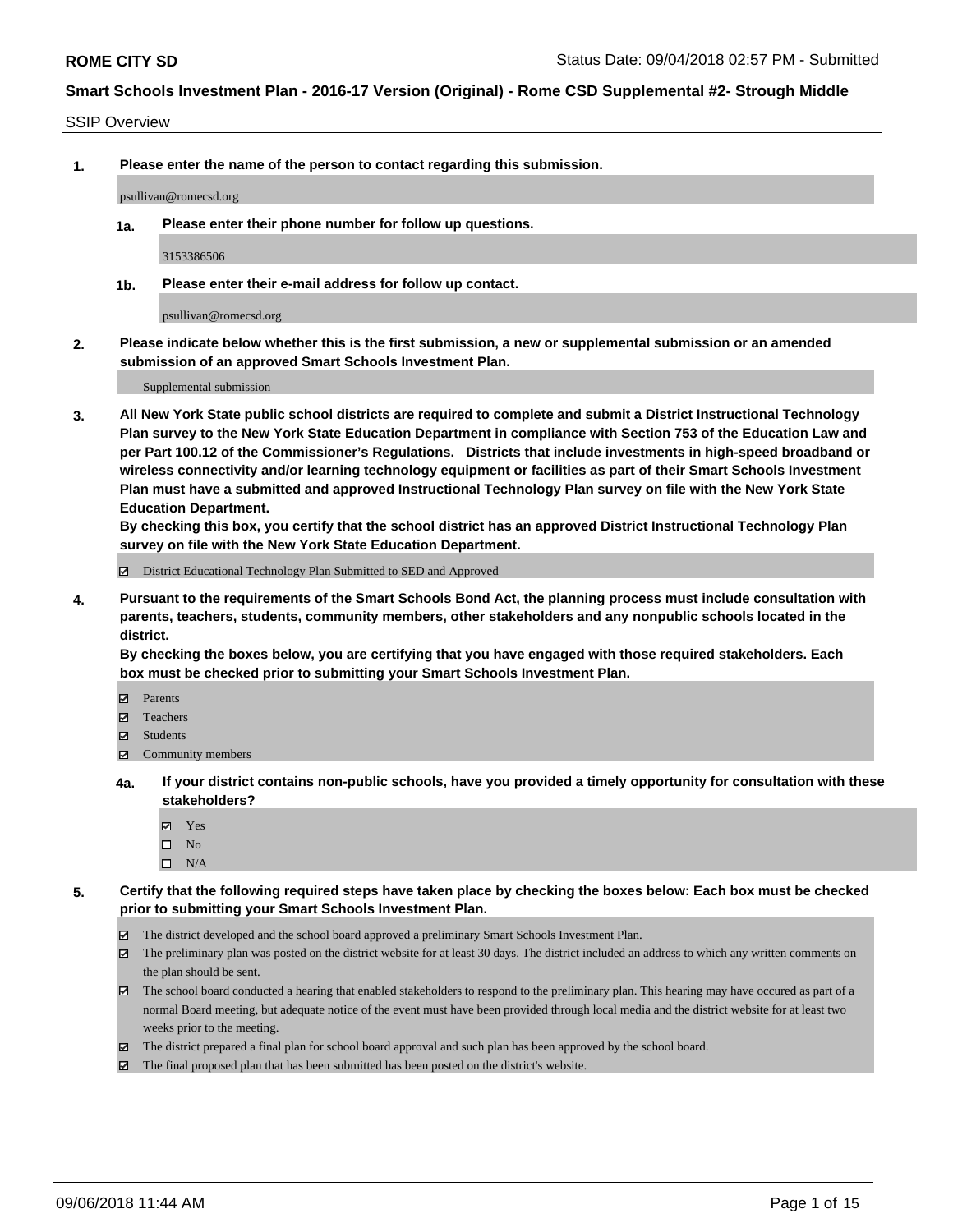SSIP Overview

**5a. Please upload the proposed Smart Schools Investment Plan (SSIP) that was posted on the district's website, along with any supporting materials. Note that this should be different than your recently submitted Educational Technology Survey. The Final SSIP, as approved by the School Board, should also be posted on the website and remain there during the course of the projects contained therein.**

Phase 2 (Strough - Classroom Technology) - Smart Schools Investment Plan.pdf SMART Schools (original document posted to the website).pdf

**5b. Enter the webpage address where the final Smart Schools Investment Plan is posted. The Plan should remain posted for the life of the included projects.**

http://romecsd.org/district/information\_technology/smart\_school\_bond\_act/

**6. Please enter an estimate of the total number of students and staff that will benefit from this Smart Schools Investment Plan based on the cumulative projects submitted to date.**

6,800

**7. An LEA/School District may partner with one or more other LEA/School Districts to form a consortium to pool Smart Schools Bond Act funds for a project that meets all other Smart School Bond Act requirements. Each school district participating in the consortium will need to file an approved Smart Schools Investment Plan for the project and submit a signed Memorandum of Understanding that sets forth the details of the consortium including the roles of each respective district.**

 $\Box$  The district plans to participate in a consortium to partner with other school district(s) to implement a Smart Schools project.

**8. Please enter the name and 6-digit SED Code for each LEA/School District participating in the Consortium.**

| <b>Partner LEA/District</b> | ISED BEDS Code |
|-----------------------------|----------------|
| (No Response)               | (No Response)  |

**9. Please upload a signed Memorandum of Understanding with all of the participating Consortium partners.**

(No Response)

**10. Your district's Smart Schools Bond Act Allocation is:**

\$6,016,740

**11. Enter the budget sub-allocations by category that you are submitting for approval at this time. If you are not budgeting SSBA funds for a category, please enter 0 (zero.) If the value entered is \$0, you will not be required to complete that survey question.**

|                                              | Sub-<br>Allocations |
|----------------------------------------------|---------------------|
| <b>School Connectivity</b>                   | 0                   |
| <b>Connectivity Projects for Communities</b> | $\overline{0}$      |
| Classroom Technology                         | 1,060,612           |
| Pre-Kindergarten Classrooms                  | 0                   |
| Replace Transportable Classrooms             | $\mathbf 0$         |
| <b>High-Tech Security Features</b>           | $\mathbf 0$         |
| Totals:                                      | 1,060,612           |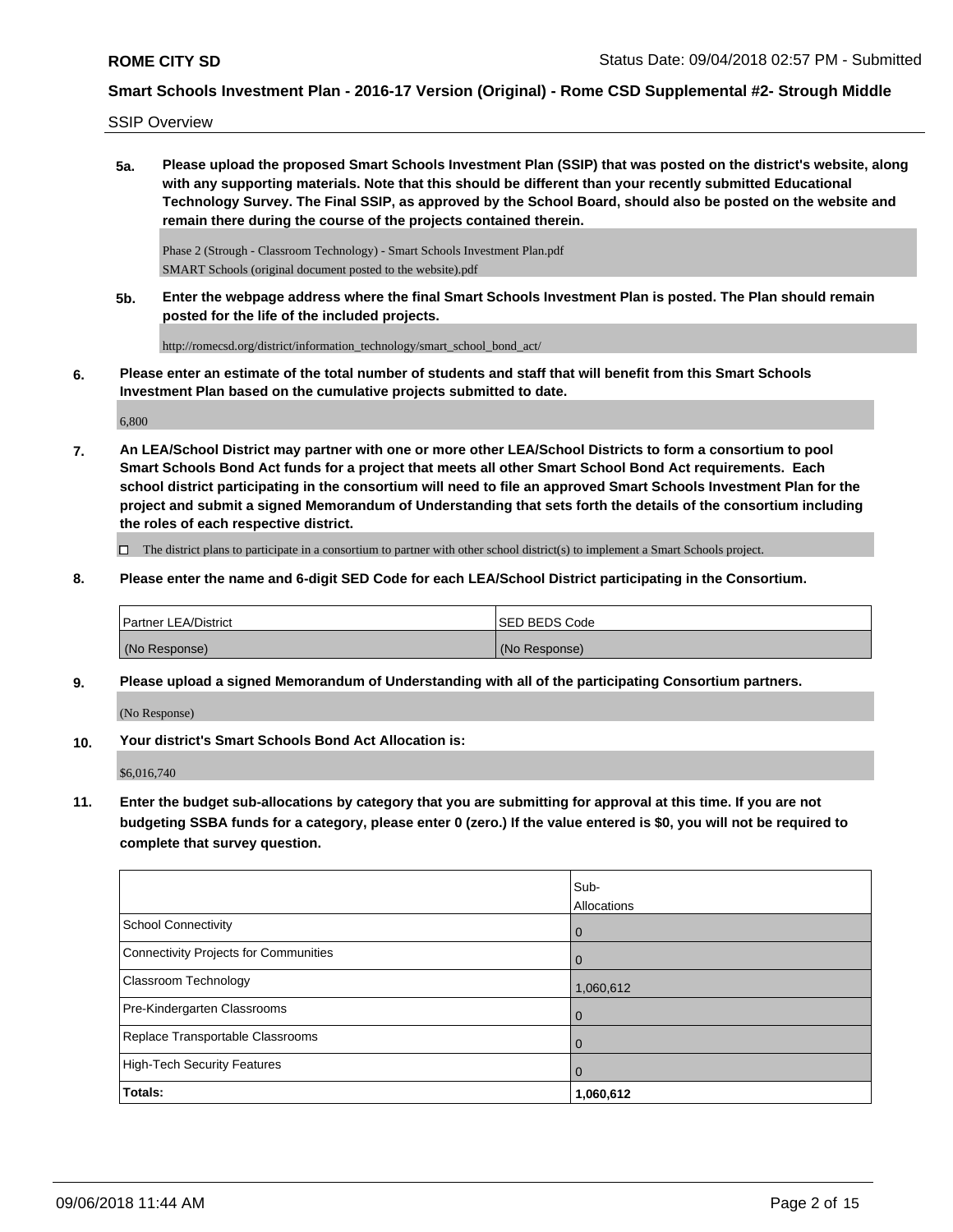School Connectivity

- **1. In order for students and faculty to receive the maximum benefit from the technology made available under the Smart Schools Bond Act, their school buildings must possess sufficient connectivity infrastructure to ensure that devices can be used during the school day. Smart Schools Investment Plans must demonstrate that:**
	- **• sufficient infrastructure that meets the Federal Communications Commission's 100 Mbps per 1,000 students standard currently exists in the buildings where new devices will be deployed, or**
	- **• is a planned use of a portion of Smart Schools Bond Act funds, or**
	- **• is under development through another funding source.**

**Smart Schools Bond Act funds used for technology infrastructure or classroom technology investments must increase the number of school buildings that meet or exceed the minimum speed standard of 100 Mbps per 1,000 students and staff within 12 months. This standard may be met on either a contracted 24/7 firm service or a "burstable" capability. If the standard is met under the burstable criteria, it must be:**

**1. Specifically codified in a service contract with a provider, and**

**2. Guaranteed to be available to all students and devices as needed, particularly during periods of high demand, such as computer-based testing (CBT) periods.**

**Please describe how your district already meets or is planning to meet this standard within 12 months of plan submission.**

(No Response)

**1a. If a district believes that it will be impossible to meet this standard within 12 months, it may apply for a waiver of this requirement, as described on the Smart Schools website. The waiver must be filed and approved by SED prior to submitting this survey.**

 $\Box$  By checking this box, you are certifying that the school district has an approved waiver of this requirement on file with the New York State Education Department.

#### **2. Connectivity Speed Calculator (Required)**

|                         | l Number of<br><b>Students</b> | Multiply by<br>100 Kbps | Divide by 1000 Current Speed<br>to Convert to<br>Required<br>l Speed in Mb | lin Mb           | Expected<br>Speed to be<br>Attained Within   Required<br>12 Months | <b>Expected Date</b><br>When<br>Speed Will be<br>Met |
|-------------------------|--------------------------------|-------------------------|----------------------------------------------------------------------------|------------------|--------------------------------------------------------------------|------------------------------------------------------|
| <b>Calculated Speed</b> | (No<br>Response)               | (No Response)           | (No<br>Response)                                                           | (No<br>Response) | (No<br>Response)                                                   | (No<br>Response)                                     |

**3. Describe how you intend to use Smart Schools Bond Act funds for high-speed broadband and/or wireless connectivity projects in school buildings.**

(No Response)

**4. Describe the linkage between the district's District Instructional Technology Plan and the proposed projects. (There should be a link between your response to this question and your response to Question 1 in Part E. Curriculum and Instruction "What are the district's plans to use digital connectivity and technology to improve teaching and learning?)**

(No Response)

**5. If the district wishes to have students and staff access the Internet from wireless devices within the school building, or in close proximity to it, it must first ensure that it has a robust Wi-Fi network in place that has sufficient bandwidth to meet user demand.**

**Please describe how you have quantified this demand and how you plan to meet this demand.**

(No Response)

**6. As indicated on Page 5 of the guidance, the Office of Facilities Planning will have to conduct a preliminary review**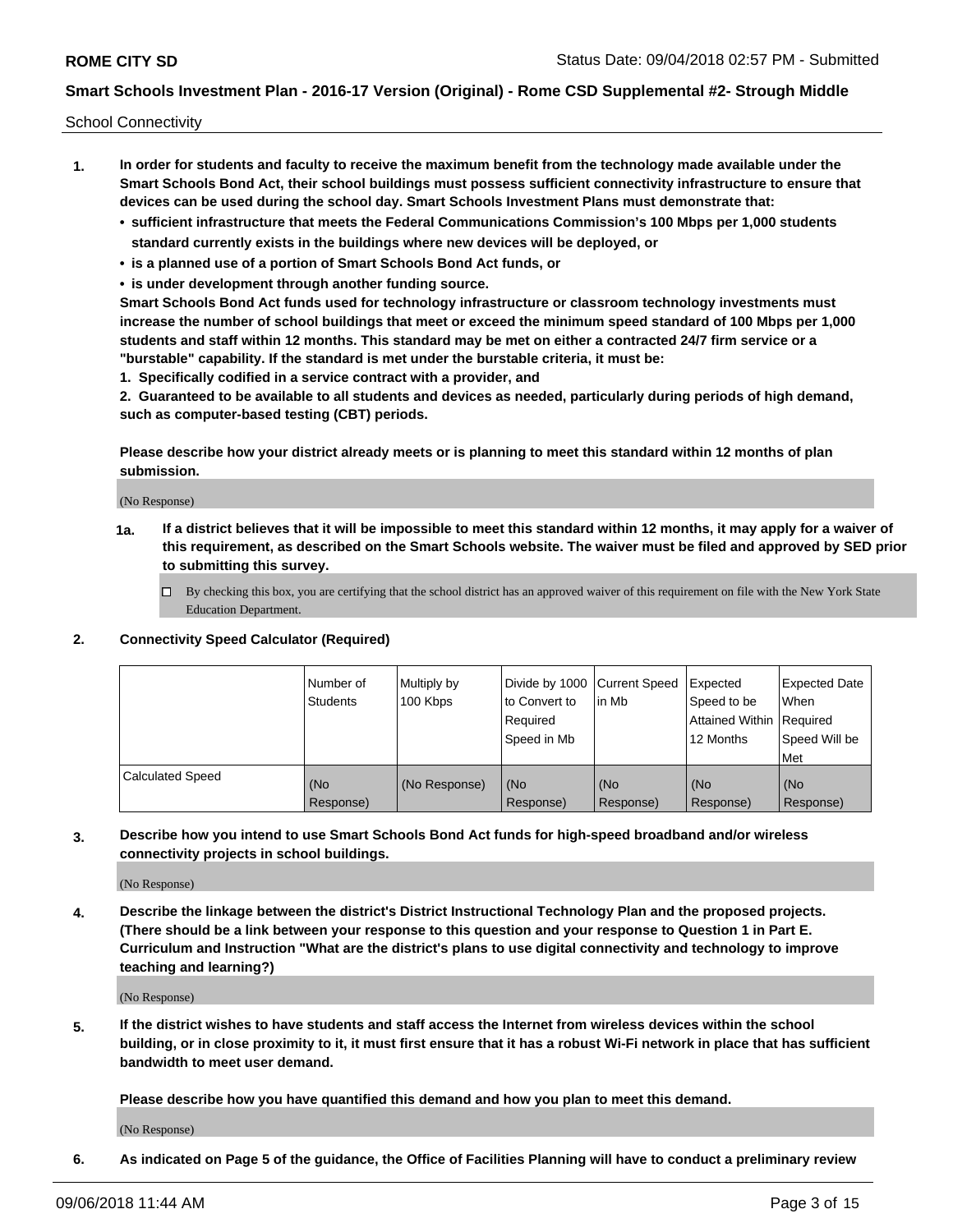School Connectivity

**of all capital projects, including connectivity projects.**

**Please indicate on a separate row each project number given to you by the Office of Facilities Planning.**

| Project Number |  |
|----------------|--|
|                |  |
| (No Response)  |  |
|                |  |

**7. Certain high-tech security and connectivity infrastructure projects may be eligible for an expedited review process as determined by the Office of Facilities Planning.**

**Was your project deemed eligible for streamlined review?**

(No Response)

**8. Include the name and license number of the architect or engineer of record.**

| Name          | License Number |
|---------------|----------------|
| (No Response) | (No Response)  |

**9. If you are submitting an allocation for School Connectivity complete this table. Note that the calculated Total at the bottom of the table must equal the Total allocation for this category that you entered in the SSIP Overview overall budget.** 

|                                            | Sub-          |
|--------------------------------------------|---------------|
|                                            | Allocation    |
| Network/Access Costs                       | (No Response) |
| Outside Plant Costs                        | (No Response) |
| School Internal Connections and Components | (No Response) |
| <b>Professional Services</b>               | (No Response) |
| Testing                                    | (No Response) |
| <b>Other Upfront Costs</b>                 | (No Response) |
| <b>Other Costs</b>                         | (No Response) |
| Totals:                                    | 0             |

**10. Please detail the type, quantity, per unit cost and total cost of the eligible items under each sub-category. This is especially important for any expenditures listed under the "Other" category. All expenditures must be eligible for tax-exempt financing to be reimbursed through the SSBA. Sufficient detail must be provided so that we can verify this is the case. If you have any questions, please contact us directly through smartschools@nysed.gov. NOTE: Wireless Access Points should be included in this category, not under Classroom Educational Technology, except those that will be loaned/purchased for nonpublic schools.**

| Select the allowable expenditure | Item to be purchased | Quantity      | Cost per Item | <b>Total Cost</b> |
|----------------------------------|----------------------|---------------|---------------|-------------------|
| type.                            |                      |               |               |                   |
| Repeat to add another item under |                      |               |               |                   |
| each type.                       |                      |               |               |                   |
| (No Response)                    | (No Response)        | (No Response) | (No Response) | (No Response)     |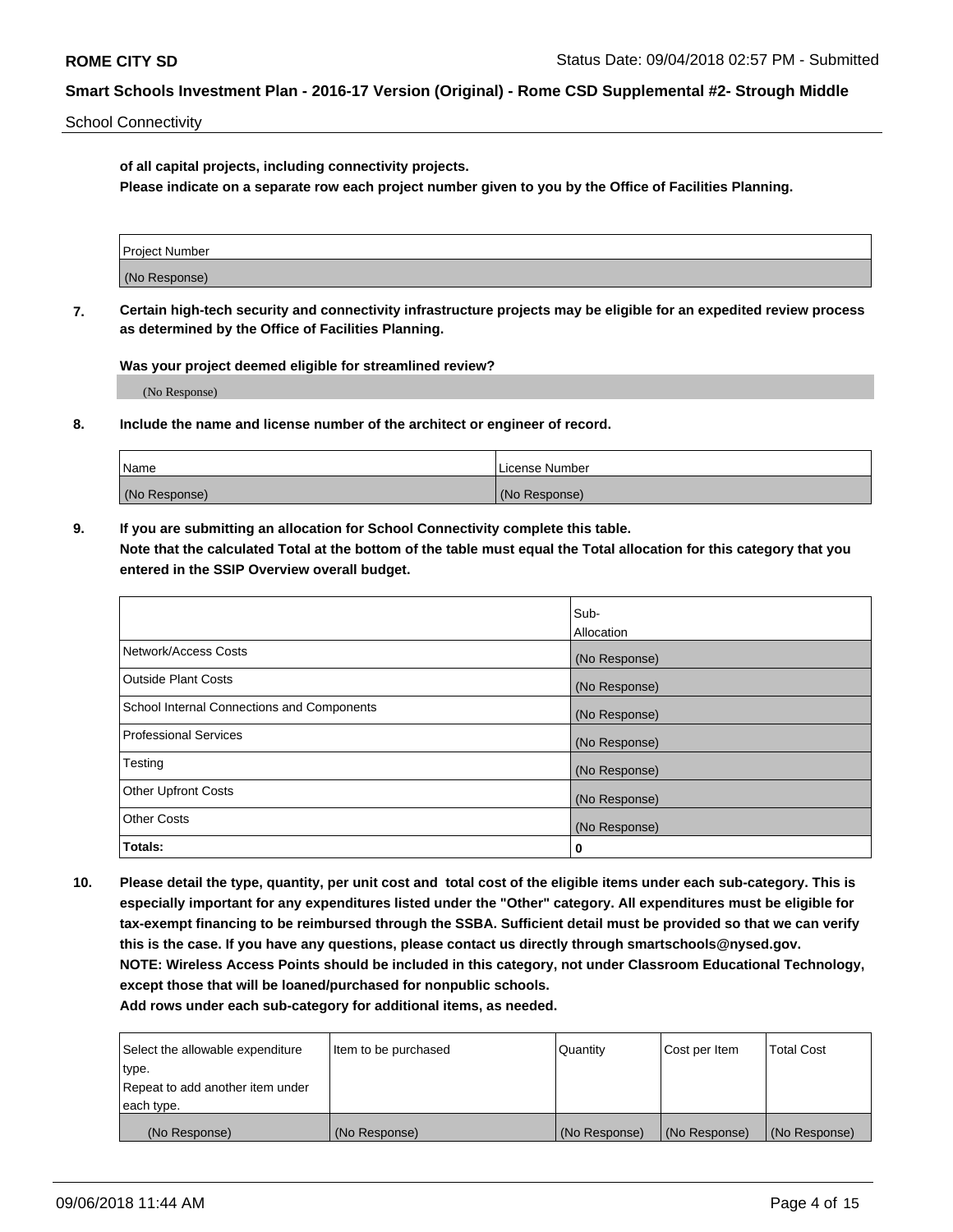Community Connectivity (Broadband and Wireless)

**1. Describe how you intend to use Smart Schools Bond Act funds for high-speed broadband and/or wireless connectivity projects in the community.**

(No Response)

**2. Please describe how the proposed project(s) will promote student achievement and increase student and/or staff access to the Internet in a manner that enhances student learning and/or instruction outside of the school day and/or school building.**

(No Response)

**3. Community connectivity projects must comply with all the necessary local building codes and regulations (building and related permits are not required prior to plan submission).**

 $\Box$  I certify that we will comply with all the necessary local building codes and regulations.

**4. Please describe the physical location of the proposed investment.**

(No Response)

**5. Please provide the initial list of partners participating in the Community Connectivity Broadband Project, along with their Federal Tax Identification (Employer Identification) number.**

| <b>Project Partners</b> | Federal ID#   |
|-------------------------|---------------|
| (No Response)           | (No Response) |

**6. If you are submitting an allocation for Community Connectivity, complete this table.**

**Note that the calculated Total at the bottom of the table must equal the Total allocation for this category that you entered in the SSIP Overview overall budget.**

|                                    | Sub-Allocation |
|------------------------------------|----------------|
| Network/Access Costs               | (No Response)  |
| <b>Outside Plant Costs</b>         | (No Response)  |
| <b>Tower Costs</b>                 | (No Response)  |
| <b>Customer Premises Equipment</b> | (No Response)  |
| <b>Professional Services</b>       | (No Response)  |
| Testing                            | (No Response)  |
| <b>Other Upfront Costs</b>         | (No Response)  |
| <b>Other Costs</b>                 | (No Response)  |
| Totals:                            | 0              |

**7. Please detail the type, quantity, per unit cost and total cost of the eligible items under each sub-category. This is especially important for any expenditures listed under the "Other" category. All expenditures must be capital-bond eligible to be reimbursed through the SSBA. If you have any questions, please contact us directly through smartschools@nysed.gov.**

| Select the allowable expenditure | Item to be purchased | Quantity      | Cost per Item | <b>Total Cost</b> |
|----------------------------------|----------------------|---------------|---------------|-------------------|
| type.                            |                      |               |               |                   |
| Repeat to add another item under |                      |               |               |                   |
| each type.                       |                      |               |               |                   |
| (No Response)                    | (No Response)        | (No Response) | (No Response) | (No Response)     |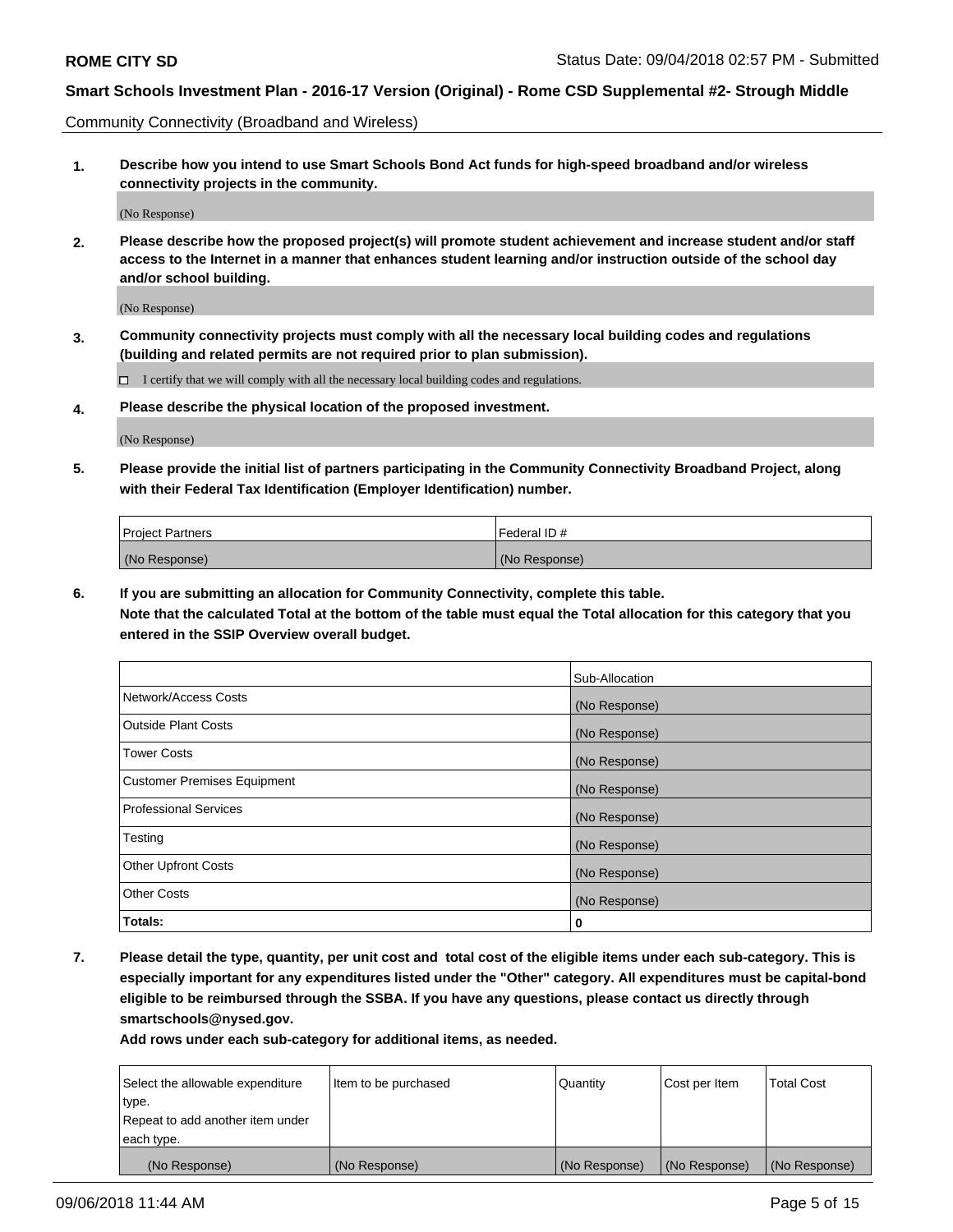#### Classroom Learning Technology

**1. In order for students and faculty to receive the maximum benefit from the technology made available under the Smart Schools Bond Act, their school buildings must possess sufficient connectivity infrastructure to ensure that devices can be used during the school day. Smart Schools Investment Plans must demonstrate that sufficient infrastructure that meets the Federal Communications Commission's 100 Mbps per 1,000 students standard currently exists in the buildings where new devices will be deployed, or is a planned use of a portion of Smart Schools Bond Act funds, or is under development through another funding source. Smart Schools Bond Act funds used for technology infrastructure or classroom technology investments must increase the number of school buildings that meet or exceed the minimum speed standard of 100 Mbps per 1,000 students and staff within 12 months. This standard may be met on either a contracted 24/7 firm service or a "burstable" capability. If the standard is met under the burstable criteria, it must be:**

**1. Specifically codified in a service contract with a provider, and**

**2. Guaranteed to be available to all students and devices as needed, particularly during periods of high demand, such as computer-based testing (CBT) periods.**

**Please describe how your district already meets or is planning to meet this standard within 12 months of plan submission.**

The district currently meets the Federal Communications Commission speed requirement of 100 Mbps per 1,000 students. Our plan primarily focuses on increasing students access to mobile technology in the classroom. In order to support our 1:1 initiative, we plan to use SBBA funds to increase our outgoing bandwidth to 10 Gbps. This will help ensure that our infrastructure can handle the increase in demands from the student devices.

- **1a. If a district believes that it will be impossible to meet this standard within 12 months, it may apply for a waiver of this requirement, as described on the Smart Schools website. The waiver must be filed and approved by SED prior to submitting this survey.**
	- By checking this box, you are certifying that the school district has an approved waiver of this requirement on file with the New York State Education Department.

#### **2. Connectivity Speed Calculator (Required)**

|                  | Number of<br><b>Students</b> | Multiply by<br>100 Kbps | Divide by 1000 Current Speed<br>to Convert to<br>Required<br>Speed in Mb | lin Mb | Expected<br>Speed to be<br>Attained Within Required<br>12 Months | <b>Expected Date</b><br>When<br>Speed Will be<br><b>Met</b> |
|------------------|------------------------------|-------------------------|--------------------------------------------------------------------------|--------|------------------------------------------------------------------|-------------------------------------------------------------|
| Calculated Speed | 5.700                        | 570,000                 | 570                                                                      | 1024   | 10240                                                            | (No<br>Response)                                            |

**3. If the district wishes to have students and staff access the Internet from wireless devices within the school building, or in close proximity to it, it must first ensure that it has a robust Wi-Fi network in place that has sufficient bandwidth to meet user demand.**

**Please describe how you have quantified this demand and how you plan to meet this demand.**

The district's bandwidth is monitored by reviewing network traffic during various periods of the school day. To guarantee that the district can support the increasing number of mobile devices added to the district network, we plan to increase the bandwidth and add additional access points, progressing towards full WiFi coverage in all instructional areas. When applicable, technology purchases will be modular and be able to meet current needs while also maintaining flexibility to adapt to future needs. As the district expands the network, research will be conducted and preventive measures will be implemented to protect the infrastructure from malfunction, unauthorized access, and misuse.

**4. All New York State public school districts are required to complete and submit an Instructional Technology Plan survey to the New York State Education Department in compliance with Section 753 of the Education Law and per Part 100.12 of the Commissioner's Regulations.**

**Districts that include educational technology purchases as part of their Smart Schools Investment Plan must have a submitted and approved Instructional Technology Plan survey on file with the New York State Education Department.**

By checking this box, you are certifying that the school district has an approved Instructional Technology Plan survey on file with the New York State Education Department.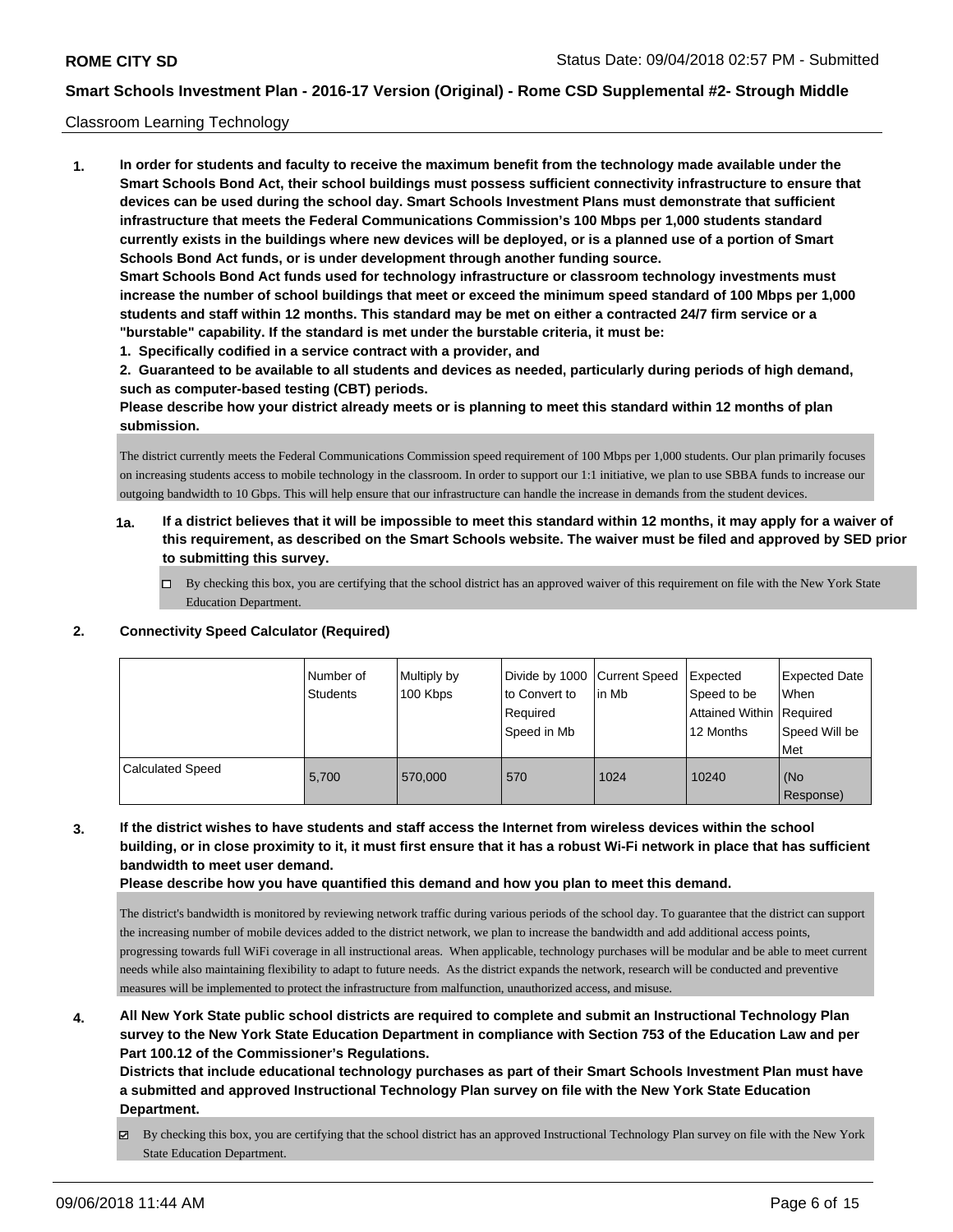#### Classroom Learning Technology

# **5. Describe the devices you intend to purchase and their compatibility with existing or planned platforms or systems. Specifically address the adequacy of each facility's electrical, HVAC and other infrastructure necessary to install and support the operation of the planned technology.**

The interactive screens we plan on purchasing are fully compatible with the power, network, and video cable being run at our Strough Middle School. We have worked with electricians to ensure audio/visual cabling is simple to manage for teachers while also ensuring students are engaged with a HD quality picture and sound. Our plan is to use HDMI cabling to carry both video and sound thereby reducing the amount of clutter and issues that traditionally arise with projection technology. Dedicated power and Ethernet lines are also being run to ensure the screens provide a consistent user experience.

Each classroom is also equipped with adequate power receptacles for charging carts or individual laptops or Chromebooks when needed. The proposed laptops and Chromebooks are also full compatible and optimized with our newly upgraded wireless access points that support support 802.11ac Wave 2, the latest Wi-Fi standard.

Finally, the newly installed access points will allow teachers and students to share and present content wirelessly to the screens thereby increasing collaboration and communication among all parties.

#### **6. Describe how the proposed technology purchases will:**

- **> enhance differentiated instruction;**
- **> expand student learning inside and outside the classroom;**
- **> benefit students with disabilities and English language learners; and**
- **> contribute to the reduction of other learning gaps that have been identified within the district.**

**The expectation is that districts will place a priority on addressing the needs of students who struggle to succeed in a rigorous curriculum. Responses in this section should specifically address this concern and align with the district's Instructional Technology Plan (in particular Question 2 of E. Curriculum and Instruction: "Does the district's instructional technology plan address the needs of students with disabilities to ensure equitable access to instruction, materials and assessments?" and Question 3 of the same section: "Does the district's instructional technology plan address the provision of assistive technology specifically for students with disabilities to ensure access to and participation in the general curriculum?"**

The proposed purchases in conjunction with continuous professional development will promote the use of web-based forms and applications to create flipped classrooms, promote blended learning, and differentiated instruction. The devices being purchased will ensure students are able to access classroom resources and assignments inside and outside the classroom with or without an internet connection. Flipped instruction through online forms can also help save precious classroom time, better inform instruction, and also address the diverse needs of students.

The Chromebooks specified are equipped with several accessibility features to help meet the diverse needs of students with disabilities. These accessibility features include built-in screen magnification, spoken feedback, and text to speech. They can also be physically transformed into touchenabled tablets or back to computers depending on the specific need of the learner.

Finally, a combination of built-in and supplemental apps can translate web-based and classroom content into any language to help meet the needs of English language learners. Web-based apps like Duolingo (which can be accessed on either device) can also help differentiate learning for English language learners.

# **7. Where appropriate, describe how the proposed technology purchases will enhance ongoing communication with parents and other stakeholders and help the district facilitate technology-based regional partnerships, including distance learning and other efforts.**

The interactive screens, laptops, and Chromebooks chosen can be used in conjunction with any webcam to explore distance learning opportunities and connect with content experts beyond the walls of the traditional classroom. Using apps like Google Hangouts and Skype on the laptops and Chromebooks allow students and teachers to connect with individuals and organizations who can supplement traditional instruction with real world experiences and information, thereby increasing the learning community teachers and students have access to.

The collaborative features built into Google Apps can help ensure parties can continue to communicate and collaborate outside the distance learning experiences.

Web-based applications like Google Classroom, and Schoology (which can be accessed on either device) can help keep all parties informed of student learning including parents through built-in parental access.

Finally, cloud-based applications like Google Apps provide immediate feedback to all stakeholders thereby increasing communication and reducing barriers that normally limit student learning and growth.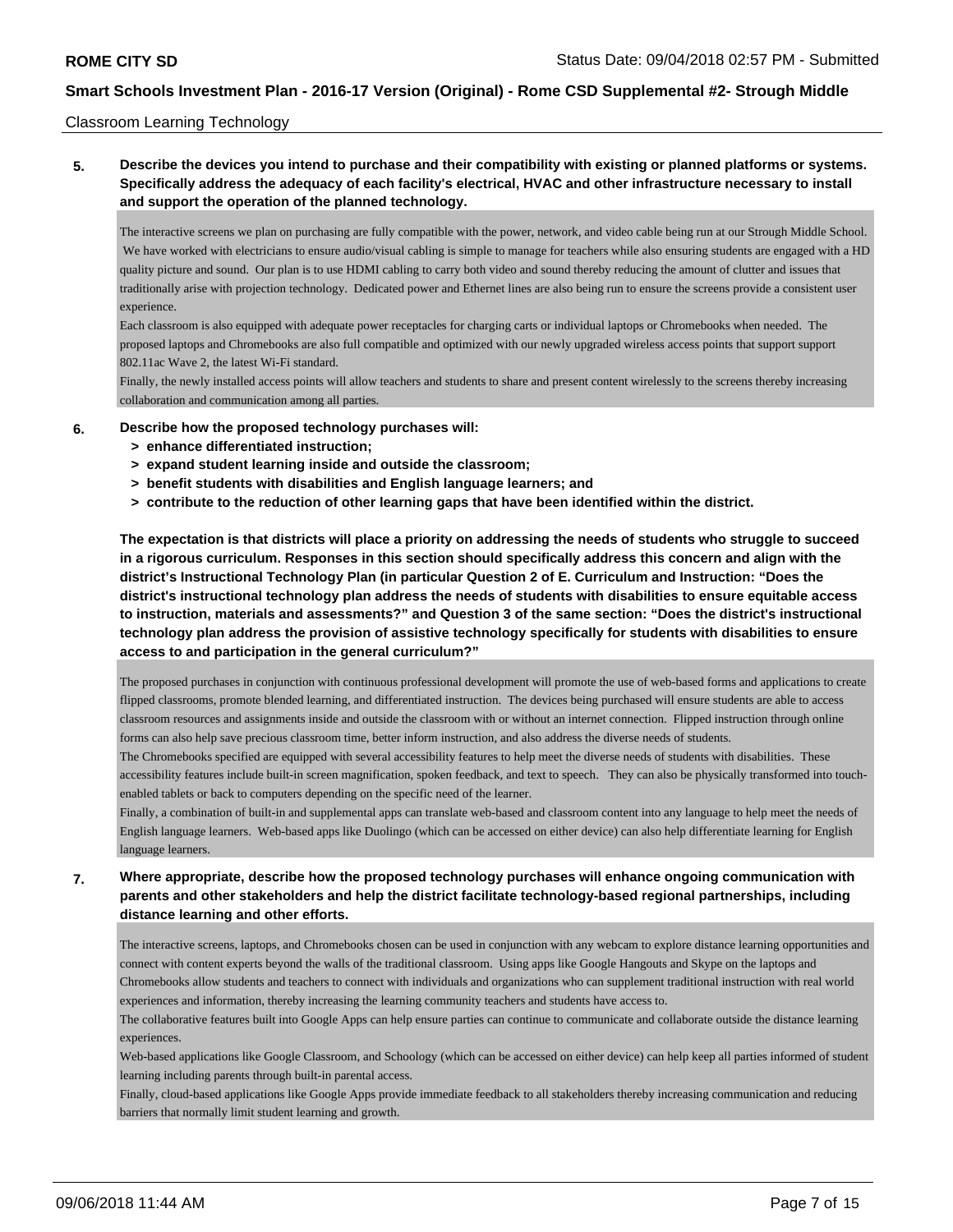#### Classroom Learning Technology

**8. Describe the district's plan to provide professional development to ensure that administrators, teachers and staff can employ the technology purchased to enhance instruction successfully.**

**Note: This response should be aligned and expanded upon in accordance with your district's response to Question 1 of F. Professional Development of your Instructional Technology Plan: "Please provide a summary of professional development offered to teachers and staff, for the time period covered by this plan, to support technology to enhance teaching and learning. Please include topics, audience and method of delivery within your summary."**

The training needs of the staff and administration will be continuously assessed through online surveys, formal and informal observations, and collaboration with our professional development committee. Training and professional development topics will be centered around Google Apps training, blended learning, flipped classrooms, digital citizenship, and other topics/applications to be identified through faculty and student surveys and feedback.

All parties will be properly trained for the new equipment through a combination of face-to-face and online professional development. Face-to-face professional development offerings will be available for staff and administration inside and outside the district by coordinating professional development offerings with our local BOCES and RIC (regional information center). The use of early adopters and technology points of contact in each building can help ensure training can be accessed outside of those offerings and be ongoing.

District-based instructional support staff will supplement formal professional development training with push-in instructional support to help teachers and students utilize the new hardware and applications efficiently inside and outside the classroom.

Finally, all parties will have the ability to access training resources from anywhere through the use of personalized web-based professional development. We plan on using existing web-based training resources in addition to creating our own through the use of Camtasia Studio and Articulate Storyline.

## **9. Districts must contact the SUNY/CUNY teacher preparation program that supplies the largest number of the district's new teachers to request advice on innovative uses and best practices at the intersection of pedagogy and educational technology.**

By checking this box, you certify that you have contacted the SUNY/CUNY teacher preparation program that supplies the largest number of your new teachers to request advice on these issues.

#### **9a. Please enter the name of the SUNY or CUNY Institution that you contacted.**

SUNY Cortland

**9b. Enter the primary Institution phone number.**

#### 607-753-5431

**9c. Enter the name of the contact person with whom you consulted and/or will be collaborating with on innovative uses of technology and best practices.**

Andrea Lachance

**10. A district whose Smart Schools Investment Plan proposes the purchase of technology devices and other hardware must account for nonpublic schools in the district.**

#### **Are there nonpublic schools within your school district?**

Yes

 $\hfill \square$  No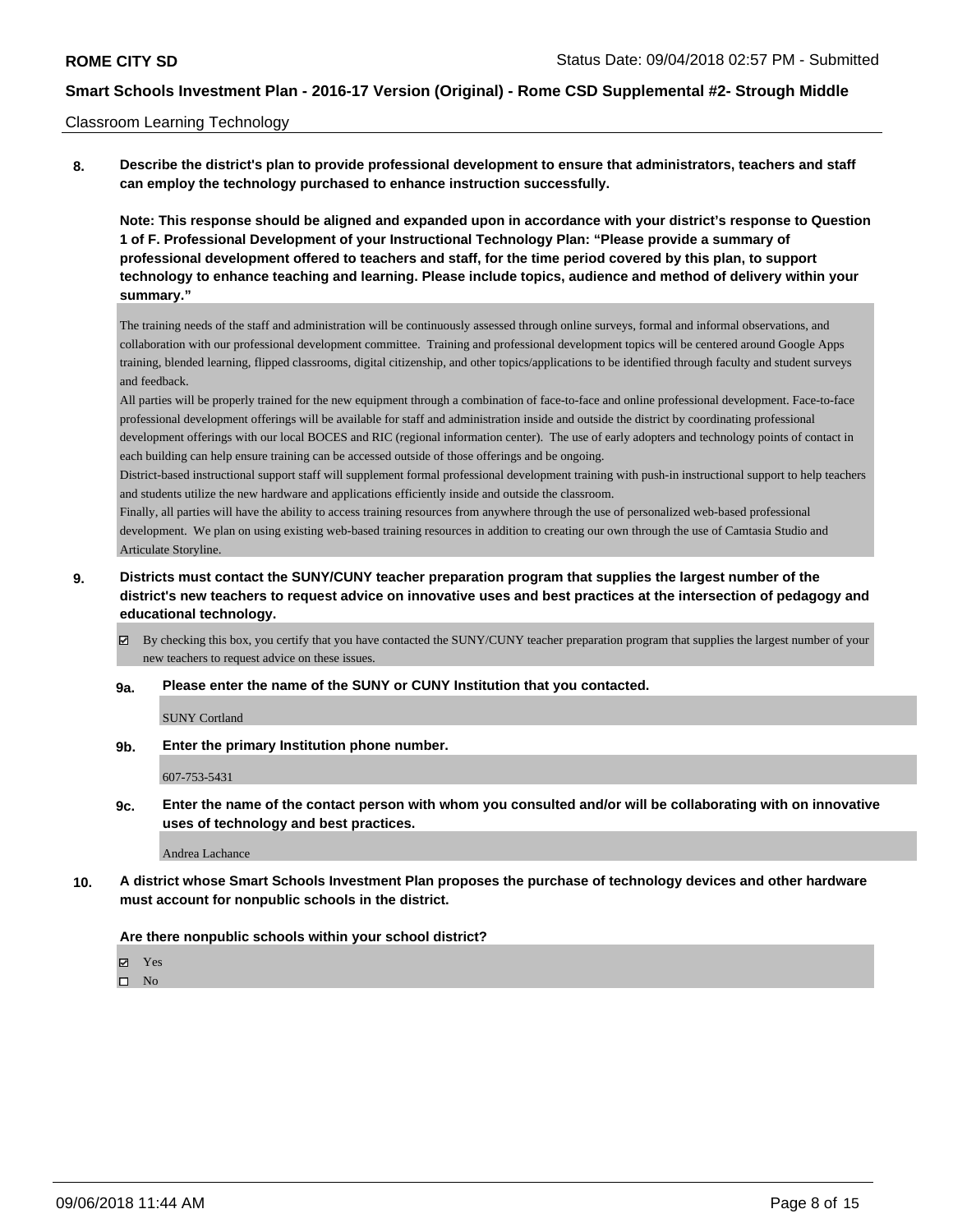#### Classroom Learning Technology

**10a. Describe your plan to loan purchased hardware to nonpublic schools within your district. The plan should use your district's nonpublic per-student loan amount calculated below, within the framework of the guidance. Please enter the date by which nonpublic schools must request classroom technology items. Also, specify in your response the devices that the nonpublic schools have requested, as well as in the in the Budget and the Expenditure Table at the end of the page.**

The district has a previously approved School Connectivity project that will give the nonpublic schools \$148 per pupil. The district has been advised that the maximum loan per pupil in this plan can be \$102.

The district will provide loaning opportunities for Rome Catholic School (RCS), a nonpublic school within the Rome City School District (RCSD). Using the per-student loan amount RCSD will allow borrowing of \$7,956 in classroom technology.

Our school district has explained the proposed purchases in this submission to RCS and clarified they are not limited to just those purchases when requesting to borrow technology from RCSD.

Our district will also communicate and collaborate with RCS to ensure their needs are taken into consideration when determining what hardware will be borrowed or loaned. Currently, the tentative plan is to loan 18 of the proposed chromebooks in this submission to RCS to promote 21st century teaching and learning.RCS will request the best fit hardware from either the Business or Technology department by June 1st for the following school year.

**10b. A final Smart Schools Investment Plan cannot be approved until school authorities have adopted regulations specifying the date by which requests from nonpublic schools for the purchase and loan of Smart Schools Bond Act classroom technology must be received by the district.**

 $\boxtimes$  By checking this box, you certify that you have such a plan and associated regulations in place that have been made public.

#### **11. Nonpublic Classroom Technology Loan Calculator**

**The Smart Schools Bond Act provides that any Classroom Learning Technology purchases made using Smart Schools funds shall be lent, upon request, to nonpublic schools in the district. However, no school district shall be required to loan technology in amounts greater than the total obtained and spent on technology pursuant to the Smart Schools Bond Act and the value of such loan may not exceed the total of \$250 multiplied by the nonpublic school enrollment in the base year at the time of enactment. See:**

**http://www.p12.nysed.gov/mgtserv/smart\_schools/docs/Smart\_Schools\_Bond\_Act\_Guidance\_04.27.15\_Final.pdf.**

|                                     | 1. Classroom<br>Technology<br>Sub-allocation | l 2. Public<br>l Enrollment<br>(2014-15) | 3. Nonpublic<br>Enrollment<br>(2014-15) | l 4. Sum of<br>Public and<br>l Nonpublic<br>Enrollment | 15. Total Per<br>Pupil Sub-<br>l allocation | 6. Total<br>Nonpublic Loan  <br>Amount |
|-------------------------------------|----------------------------------------------|------------------------------------------|-----------------------------------------|--------------------------------------------------------|---------------------------------------------|----------------------------------------|
| Calculated Nonpublic Loan<br>Amount | 1,060,612                                    | 5.208                                    | 78                                      | 5.286                                                  | 102                                         | 7.956                                  |

**12. To ensure the sustainability of technology purchases made with Smart Schools funds, districts must demonstrate a long-term plan to maintain and replace technology purchases supported by Smart Schools Bond Act funds. This sustainability plan shall demonstrate a district's capacity to support recurring costs of use that are ineligible for Smart Schools Bond Act funding such as device maintenance, technical support, Internet and wireless fees, maintenance of hotspots, staff professional development, building maintenance and the replacement of incidental items. Further, such a sustainability plan shall include a long-term plan for the replacement of purchased devices and equipment at the end of their useful life with other funding sources.**

By checking this box, you certify that the district has a sustainability plan as described above.

**13. Districts must ensure that devices purchased with Smart Schools Bond funds will be distributed, prepared for use, maintained and supported appropriately. Districts must maintain detailed device inventories in accordance with generally accepted accounting principles.**

By checking this box, you certify that the district has a distribution and inventory management plan and system in place.

**14. If you are submitting an allocation for Classroom Learning Technology complete this table. Note that the calculated Total at the bottom of the table must equal the Total allocation for this category that you**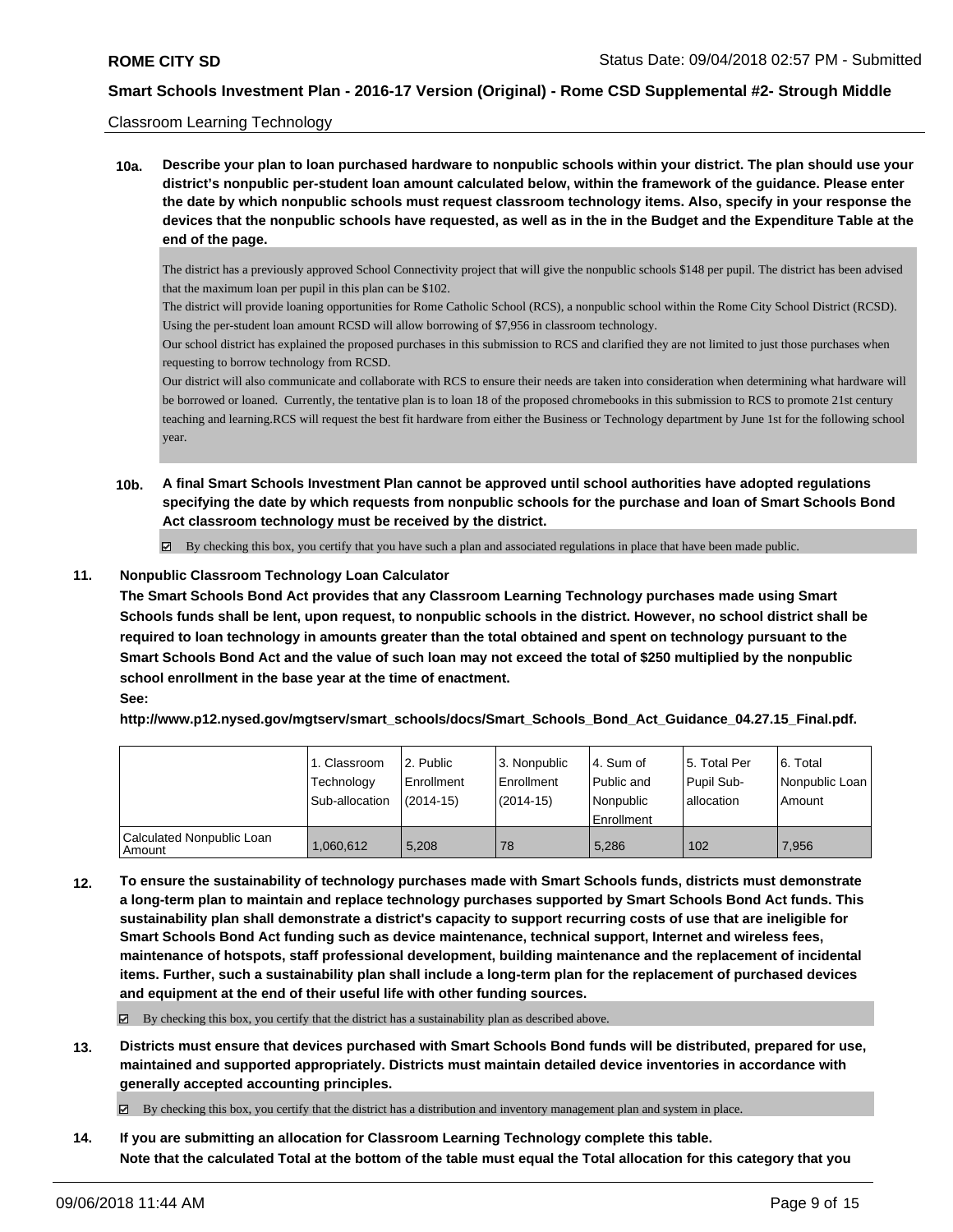Classroom Learning Technology

**entered in the SSIP Overview overall budget.**

|                          | Sub-Allocation |
|--------------------------|----------------|
| Interactive Whiteboards  | 581,806        |
| Computer Servers         | (No Response)  |
| <b>Desktop Computers</b> | (No Response)  |
| <b>Laptop Computers</b>  | 478,806        |
| <b>Tablet Computers</b>  | (No Response)  |
| <b>Other Costs</b>       | (No Response)  |
| Totals:                  | 1,060,612      |

**15. Please detail the type, quantity, per unit cost and total cost of the eligible items under each sub-category. This is especially important for any expenditures listed under the "Other" category. All expenditures must be capital-bond eligible to be reimbursed through the SSBA. If you have any questions, please contact us directly through smartschools@nysed.gov.**

**Please specify in the "Item to be Purchased" field which specific expenditures and items are planned to meet the district's nonpublic loan requirement, if applicable.**

**NOTE: Wireless Access Points that will be loaned/purchased for nonpublic schools should ONLY be included in this category, not under School Connectivity, where public school districts would list them.**

| Select the allowable expenditure<br>type.<br>Repeat to add another item under<br>each type. | Item to be Purchased                                 | Quantity | Cost per Item | <b>Total Cost</b> |
|---------------------------------------------------------------------------------------------|------------------------------------------------------|----------|---------------|-------------------|
| Interactive Whiteboards                                                                     | InFocus JTouch Plus INF7530EAG<br>JTOUCH-Series - 75 | 194      | 2.999         | 581.806           |
| <b>Laptop Computers</b>                                                                     | Dell Latitude e5480 Laptops                          | 475      | 600           | 285.000           |
| <b>Laptop Computers</b>                                                                     | Acer Spin11 Chromebooks                              | 525      | 354           | 185,850           |
| <b>Laptop Computers</b>                                                                     | Acer Chromebooks (nonpub)                            | 18       | 442           | 7,956             |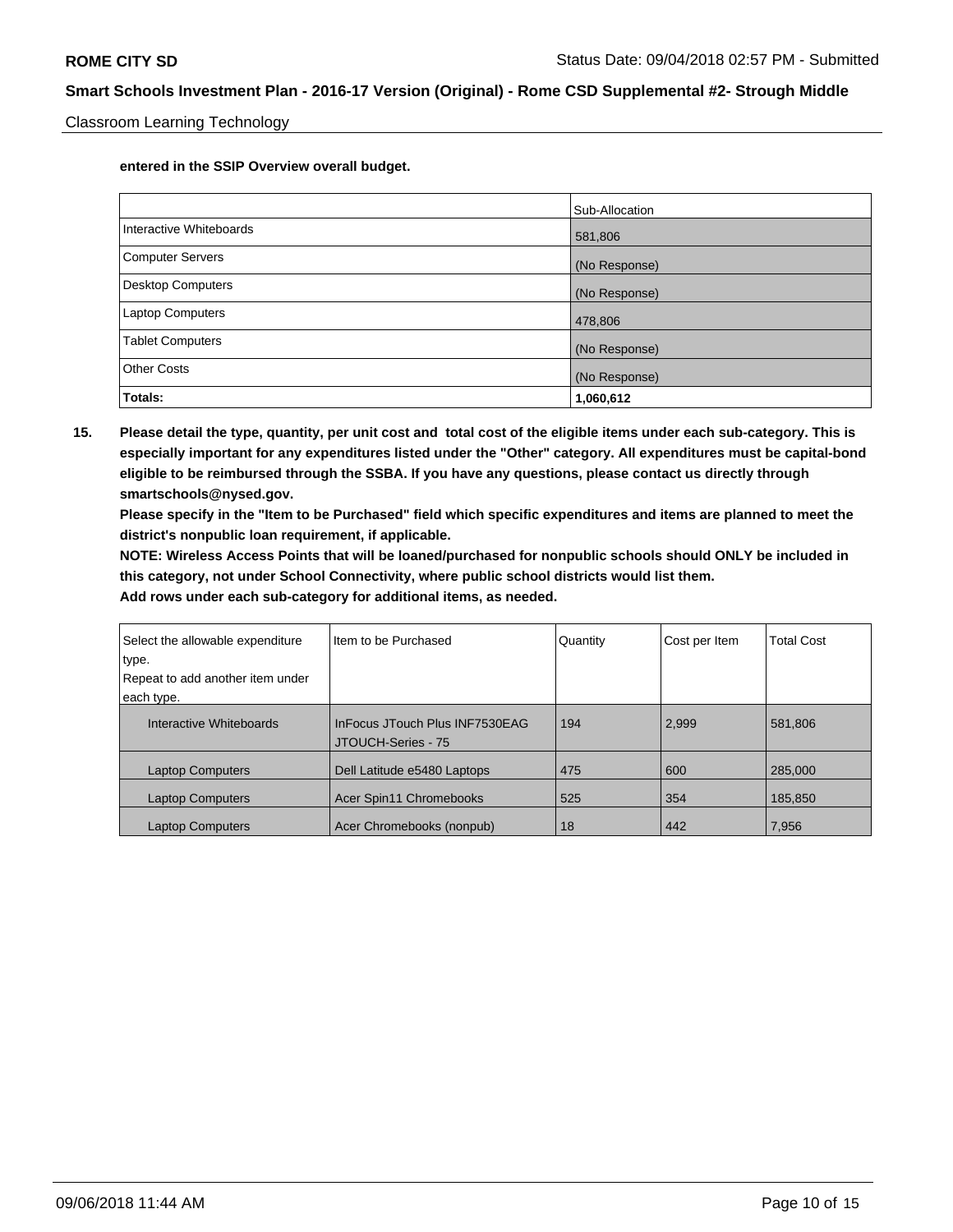#### Pre-Kindergarten Classrooms

**1. Provide information regarding how and where the district is currently serving pre-kindergarten students and justify the need for additional space with enrollment projections over 3 years.**

(No Response)

- **2. Describe the district's plan to construct, enhance or modernize education facilities to accommodate prekindergarten programs. Such plans must include:**
	- **Specific descriptions of what the district intends to do to each space;**
	- **An affirmation that pre-kindergarten classrooms will contain a minimum of 900 square feet per classroom;**
	- **The number of classrooms involved;**
	- **The approximate construction costs per classroom; and**
	- **Confirmation that the space is district-owned or has a long-term lease that exceeds the probable useful life of the improvements.**

(No Response)

**3. Smart Schools Bond Act funds may only be used for capital construction costs. Describe the type and amount of additional funds that will be required to support ineligible ongoing costs (e.g. instruction, supplies) associated with any additional pre-kindergarten classrooms that the district plans to add.**

(No Response)

**4. All plans and specifications for the erection, repair, enlargement or remodeling of school buildings in any public school district in the State must be reviewed and approved by the Commissioner. Districts that plan capital projects using their Smart Schools Bond Act funds will undergo a Preliminary Review Process by the Office of Facilities Planning.**

**Please indicate on a separate row each project number given to you by the Office of Facilities Planning.**

| Project Number |  |
|----------------|--|
| (No Response)  |  |
|                |  |

**5. If you have made an allocation for Pre-Kindergarten Classrooms, complete this table.**

**Note that the calculated Total at the bottom of the table must equal the Total allocation for this category that you entered in the SSIP Overview overall budget.**

|                                          | Sub-Allocation |
|------------------------------------------|----------------|
| Construct Pre-K Classrooms               | (No Response)  |
| Enhance/Modernize Educational Facilities | (No Response)  |
| <b>Other Costs</b>                       | (No Response)  |
| Totals:                                  | 0              |

**6. Please detail the type, quantity, per unit cost and total cost of the eligible items under each sub-category. This is especially important for any expenditures listed under the "Other" category. All expenditures must be capital-bond eligible to be reimbursed through the SSBA. If you have any questions, please contact us directly through smartschools@nysed.gov.**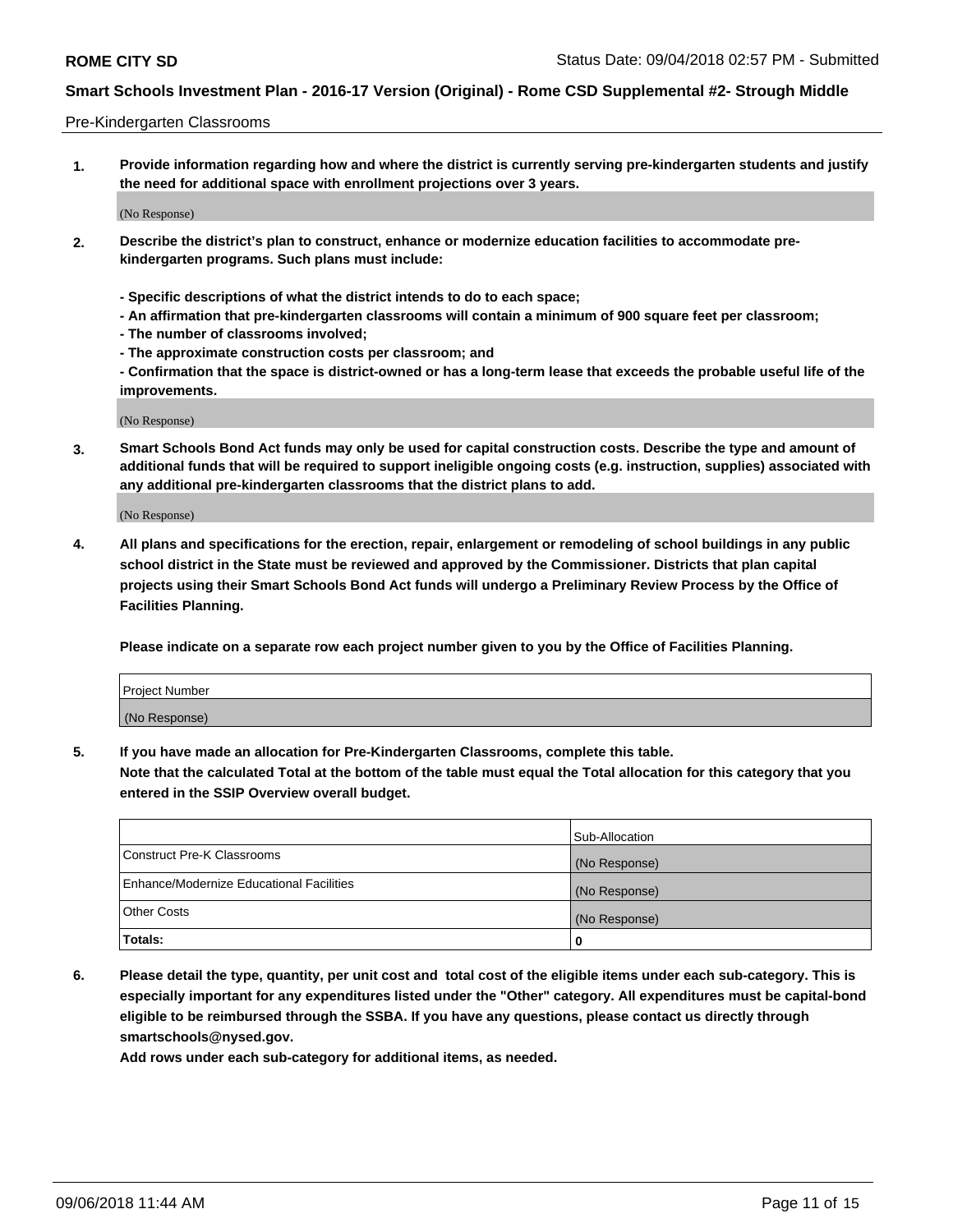Pre-Kindergarten Classrooms

| Select the allowable expenditure | Item to be purchased | Quantity      | Cost per Item | <b>Total Cost</b> |
|----------------------------------|----------------------|---------------|---------------|-------------------|
| type.                            |                      |               |               |                   |
| Repeat to add another item under |                      |               |               |                   |
| each type.                       |                      |               |               |                   |
| (No Response)                    | (No Response)        | (No Response) | (No Response) | (No Response)     |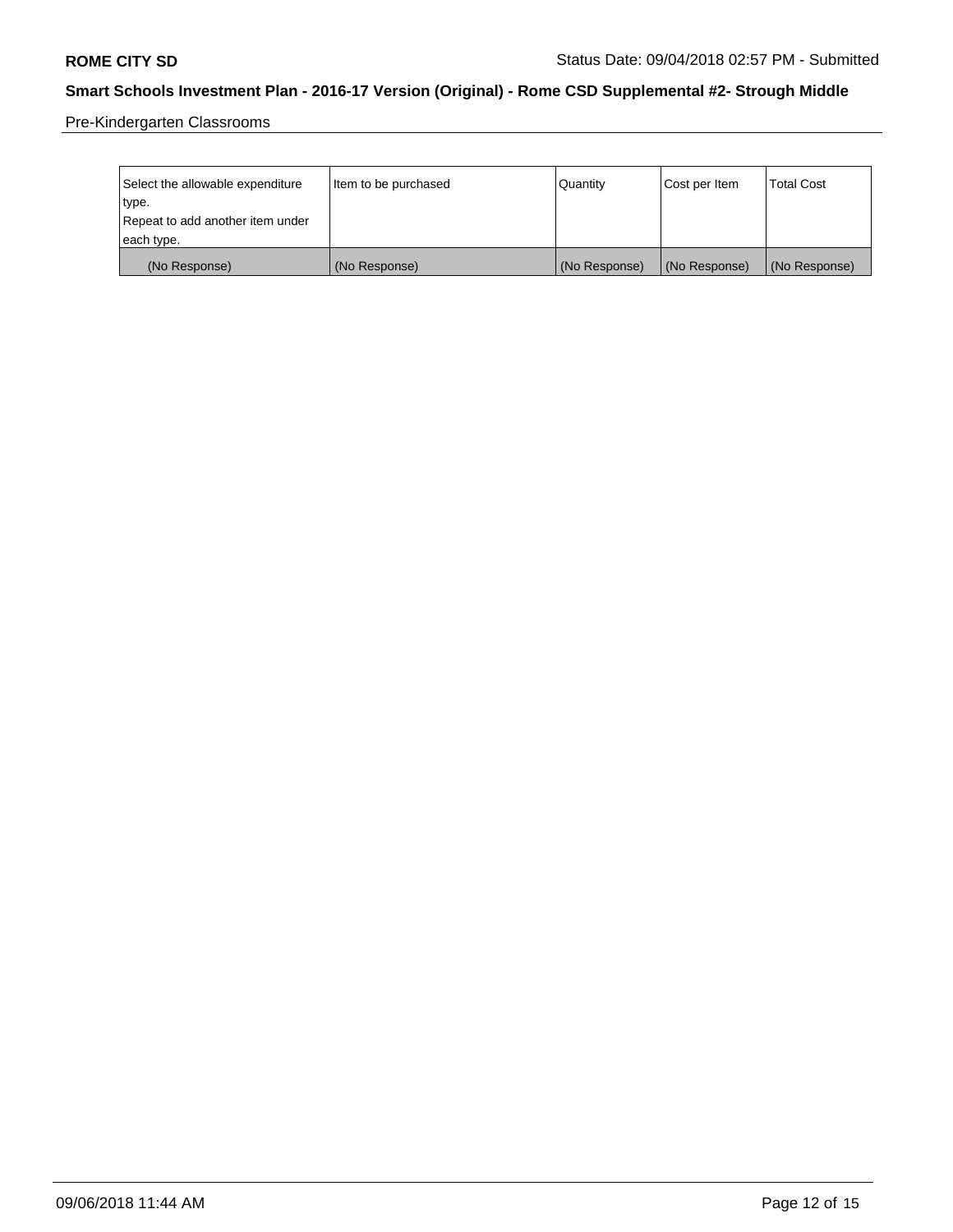Replace Transportable Classrooms

**1. Describe the district's plan to construct, enhance or modernize education facilities to provide high-quality instructional space by replacing transportable classrooms.**

(No Response)

**2. All plans and specifications for the erection, repair, enlargement or remodeling of school buildings in any public school district in the State must be reviewed and approved by the Commissioner. Districts that plan capital projects using their Smart Schools Bond Act funds will undergo a Preliminary Review Process by the Office of Facilities Planning.**

**Please indicate on a separate row each project number given to you by the Office of Facilities Planning.**

| Project Number |  |
|----------------|--|
|                |  |
|                |  |
|                |  |
|                |  |
| (No Response)  |  |
|                |  |
|                |  |
|                |  |

**3. For large projects that seek to blend Smart Schools Bond Act dollars with other funds, please note that Smart Schools Bond Act funds can be allocated on a pro rata basis depending on the number of new classrooms built that directly replace transportable classroom units.**

**If a district seeks to blend Smart Schools Bond Act dollars with other funds describe below what other funds are being used and what portion of the money will be Smart Schools Bond Act funds.**

(No Response)

**4. If you have made an allocation for Replace Transportable Classrooms, complete this table. Note that the calculated Total at the bottom of the table must equal the Total allocation for this category that you entered in the SSIP Overview overall budget.**

|                                                | Sub-Allocation |
|------------------------------------------------|----------------|
| Construct New Instructional Space              | (No Response)  |
| Enhance/Modernize Existing Instructional Space | (No Response)  |
| <b>Other Costs</b>                             | (No Response)  |
| Totals:                                        | 0              |

**5. Please detail the type, quantity, per unit cost and total cost of the eligible items under each sub-category. This is especially important for any expenditures listed under the "Other" category. All expenditures must be capital-bond eligible to be reimbursed through the SSBA. If you have any questions, please contact us directly through smartschools@nysed.gov.**

| Select the allowable expenditure | Item to be purchased | l Quantitv    | Cost per Item | <b>Total Cost</b> |
|----------------------------------|----------------------|---------------|---------------|-------------------|
| type.                            |                      |               |               |                   |
| Repeat to add another item under |                      |               |               |                   |
| each type.                       |                      |               |               |                   |
| (No Response)                    | (No Response)        | (No Response) | (No Response) | (No Response)     |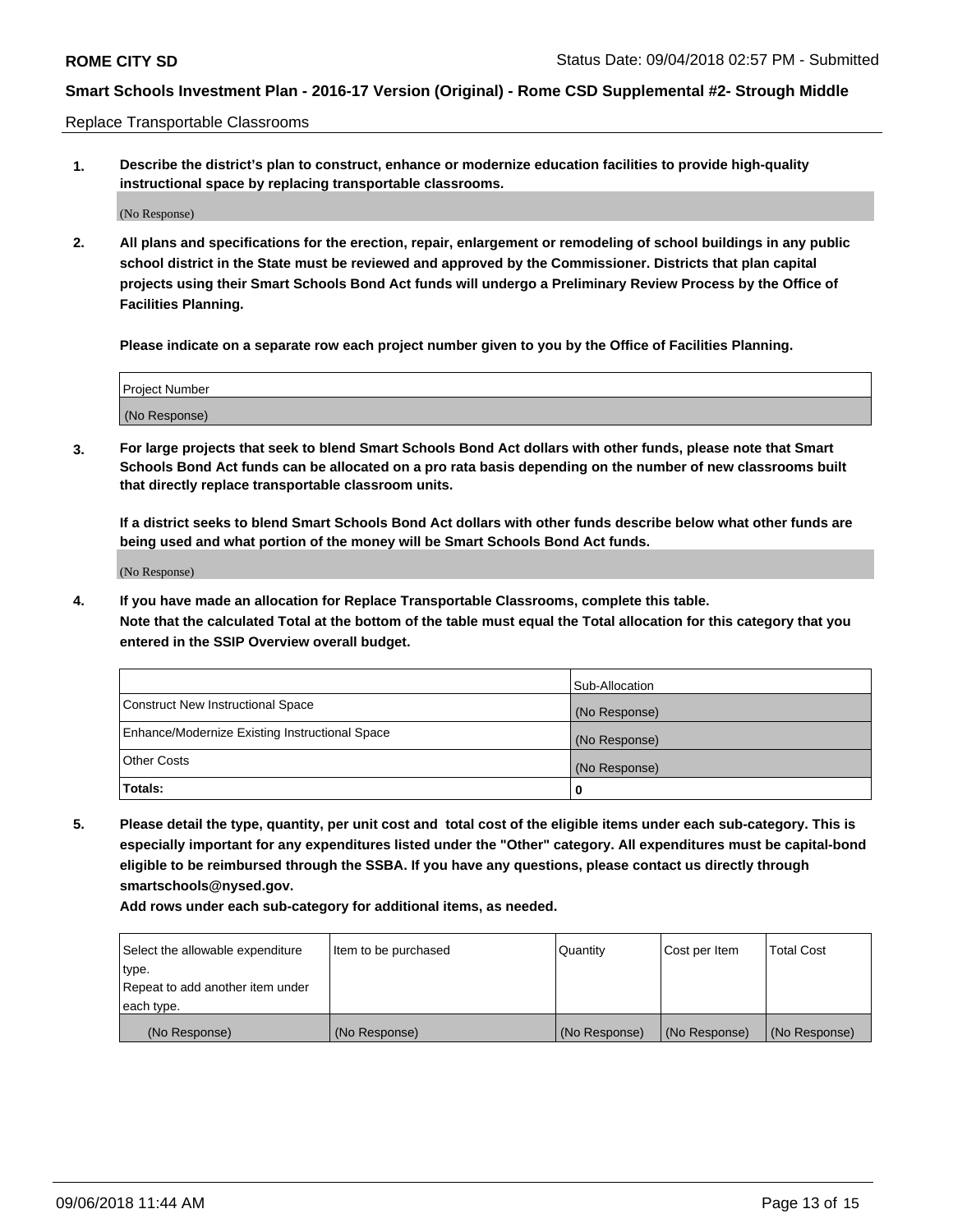High-Tech Security Features

**1. Describe how you intend to use Smart Schools Bond Act funds to install high-tech security features in school buildings and on school campuses.**

(No Response)

**2. All plans and specifications for the erection, repair, enlargement or remodeling of school buildings in any public school district in the State must be reviewed and approved by the Commissioner. Districts that plan capital projects using their Smart Schools Bond Act funds will undergo a Preliminary Review Process by the Office of Facilities Planning.** 

**Please indicate on a separate row each project number given to you by the Office of Facilities Planning.**

| <b>Project Number</b> |  |
|-----------------------|--|
| (No Response)         |  |

- **3. Was your project deemed eligible for streamlined Review?**
	- Yes
	- $\square$  No
- **4. Include the name and license number of the architect or engineer of record.**

| <b>Name</b>   | License Number |
|---------------|----------------|
| (No Response) | (No Response)  |

**5. If you have made an allocation for High-Tech Security Features, complete this table.**

**Note that the calculated Total at the bottom of the table must equal the Total allocation for this category that you entered in the SSIP Overview overall budget.**

|                                                      | Sub-Allocation |
|------------------------------------------------------|----------------|
| Capital-Intensive Security Project (Standard Review) | (No Response)  |
| <b>Electronic Security System</b>                    | (No Response)  |
| <b>Entry Control System</b>                          | (No Response)  |
| Approved Door Hardening Project                      | (No Response)  |
| <b>Other Costs</b>                                   | (No Response)  |
| Totals:                                              | 0              |

**6. Please detail the type, quantity, per unit cost and total cost of the eligible items under each sub-category. This is especially important for any expenditures listed under the "Other" category. All expenditures must be capital-bond eligible to be reimbursed through the SSBA. If you have any questions, please contact us directly through smartschools@nysed.gov.**

| Select the allowable expenditure | Item to be purchased | <b>Quantity</b> | Cost per Item | Total Cost    |
|----------------------------------|----------------------|-----------------|---------------|---------------|
| type.                            |                      |                 |               |               |
| Repeat to add another item under |                      |                 |               |               |
| each type.                       |                      |                 |               |               |
| (No Response)                    | (No Response)        | (No Response)   | (No Response) | (No Response) |